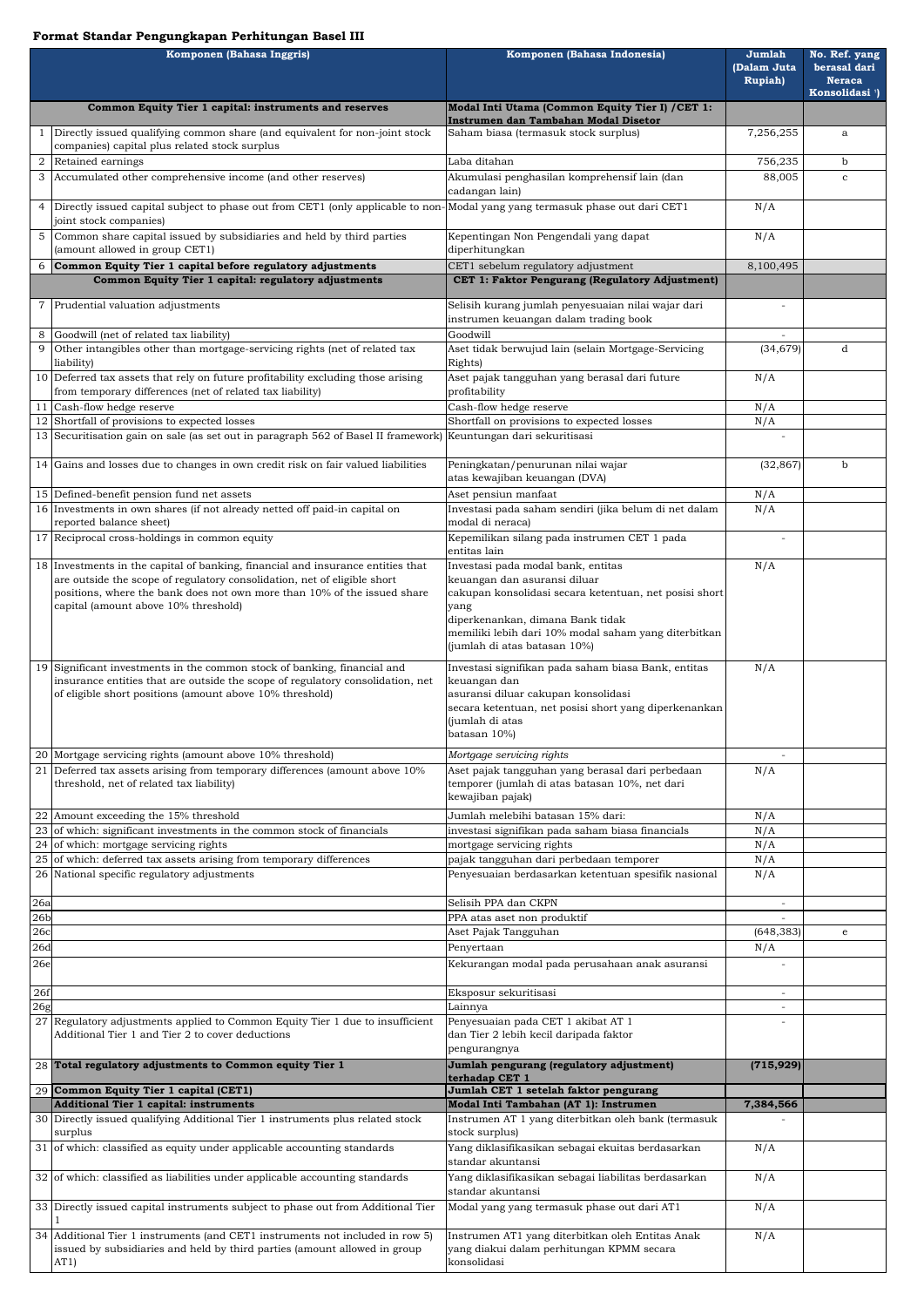|             | Komponen (Bahasa Inggris)                                                                                                                                                                                                                                                                                | Komponen (Bahasa Indonesia)                                                                                                                                                                                                                                      | Jumlah<br>(Dalam Juta<br><b>Rupiah</b> ) | No. Ref. yang<br>berasal dari<br><b>Neraca</b><br>Konsolidasi <sup>1</sup> |
|-------------|----------------------------------------------------------------------------------------------------------------------------------------------------------------------------------------------------------------------------------------------------------------------------------------------------------|------------------------------------------------------------------------------------------------------------------------------------------------------------------------------------------------------------------------------------------------------------------|------------------------------------------|----------------------------------------------------------------------------|
|             | 35 of which: instruments issued by subsidiaries subject to phase out                                                                                                                                                                                                                                     | Instrumen yang diterbitkan Entitas Anak yang<br>termasuk phase out                                                                                                                                                                                               | N/A                                      |                                                                            |
|             | 36 Additional Tier 1 capital before regulatory adjustments                                                                                                                                                                                                                                               | Jumlah AT 1 sebelum regulatory adjustment                                                                                                                                                                                                                        |                                          |                                                                            |
|             | Additional Tier 1 capital: regulatory adjustments                                                                                                                                                                                                                                                        | Modal Inti Tambahan: Faktor Pengurang<br>(Regulatory Adjustment)                                                                                                                                                                                                 |                                          |                                                                            |
|             | 37 Investments in own Additional Tier 1 instruments                                                                                                                                                                                                                                                      | Investasi pada instrumen AT1 sendiri                                                                                                                                                                                                                             | N/A                                      |                                                                            |
|             | 38 Reciprocal cross-holdings in Additional Tier 1 instruments                                                                                                                                                                                                                                            | Pemilikan instrumen AT1 secara resiprokal                                                                                                                                                                                                                        | N/A                                      |                                                                            |
|             | 39 Investments in the capital of banking, financial and insurance entities that<br>are outside the scope of regulatory consolidation, net of eligible short<br>positions, where the bank does not own more than 10% of the issued common<br>share capital of the entity (amount above 10% threshold)     | Investasi pada modal bank, entitas<br>keuangan dan asuransi diluar<br>cakupan konsolidasi secara ketentuan, net posisi short<br>yang<br>diperkenankan, dimana Bank tidak<br>memiliki lebih dari 10% modal saham yang diterbitkan<br>(jumlah di atas batasan 10%) |                                          |                                                                            |
|             | 40 Significant investments in the capital of banking, financial and insurance<br>entities that are outside the scope of regulatory consolidation (net of eligible<br>short positions)                                                                                                                    | Investasi signifikan pada modal Bank, entitas<br>keuangan dan<br>asuransi di luar cakupan konsolidasi<br>secara ketentuan (net posisi short yang<br>diperkenankan)                                                                                               | N/A                                      |                                                                            |
|             | 41 National specific regulatory adjustments                                                                                                                                                                                                                                                              | Penyesuaian berdasarkan ketentuan spesifik nasional                                                                                                                                                                                                              |                                          |                                                                            |
| 41a         |                                                                                                                                                                                                                                                                                                          | Penempatan dana pada instrumen<br>AT 1 pada Bank lain                                                                                                                                                                                                            | N/A                                      |                                                                            |
|             | 42 Regulatory adjustments applied to Additional Tier 1 due to insufficient Tier 2<br>to cover deductions<br>43 Total regulatory adjustments to Additional Tier 1 capital                                                                                                                                 | Penyesuaian pada AT 1 akibat Tier 2<br>lebih kecil daripada faktor pengurangnya<br>Jumlah faktor pengurang (regulatory adjustment)                                                                                                                               | N/A                                      |                                                                            |
|             | 44 Additional Tier 1 capital (AT1)                                                                                                                                                                                                                                                                       | terhadap AT1<br>Jumlah AT 1 setelah faktor pengurang                                                                                                                                                                                                             |                                          |                                                                            |
|             | 45 Tier 1 capital (T1 = CET1 + AT1)                                                                                                                                                                                                                                                                      | Jumlah Modal Inti (Tier 1) (CET1 + AT 1)                                                                                                                                                                                                                         | 7,384,566                                |                                                                            |
|             | Tier 2 capital: instruments and provisions                                                                                                                                                                                                                                                               | Modal Pelengkap (Tier 2): Instumen dan cadangan                                                                                                                                                                                                                  |                                          |                                                                            |
|             | 46 Directly issued qualifying Tier 2 instruments plus related stock surplus                                                                                                                                                                                                                              | Instrumen T2 yang diterbitkan oleh bank (termasuk<br>stock surplus)                                                                                                                                                                                              | N/A                                      |                                                                            |
|             | 47 Directly issued capital instruments subject to phase out from Tier 2                                                                                                                                                                                                                                  | Modal yang yang termasuk phase out dari Tier 2                                                                                                                                                                                                                   | N/A                                      |                                                                            |
|             | 48 Tier 2 instruments (and CET1 and AT1 instruments not included in rows 5 or<br>34) issued by subsidiaries and held by third parties (amount allowed in group<br>Tier $2)$                                                                                                                              | Instrumen Tier2 yang diterbitkan oleh Entitas Anak<br>yang diakui dalam perhitungan KPMM secara<br>konsolidasi                                                                                                                                                   | N/A                                      |                                                                            |
|             | 49 of which: instruments issued by subsidiaries subject to phase out                                                                                                                                                                                                                                     | Modal yang diterbitkan Entitas Anak yang termasuk<br>phase out                                                                                                                                                                                                   | N/A                                      |                                                                            |
|             | 50 Provisions                                                                                                                                                                                                                                                                                            | Cadangan umum PPA atas aset produktif yang wajib<br>dihitung dengan jumlah paling tinggi sebesar 1,25%<br>dari ATMR untuk Risiko Kredit                                                                                                                          | 411,660                                  | <sup>3</sup> ]                                                             |
|             | 51 Tier 2 capital before regulatory adjustments                                                                                                                                                                                                                                                          | Jumlah Modal Pelengkap (Tier 2) sebelum faktor                                                                                                                                                                                                                   | 411,660                                  |                                                                            |
|             | Tier 2 capital: regulatory adjustments                                                                                                                                                                                                                                                                   | pengurang<br>Modal Pelengkap (Tier 2): Faktor Pengurang                                                                                                                                                                                                          |                                          |                                                                            |
|             | 52 Investments in own Tier 2 instruments                                                                                                                                                                                                                                                                 | (Regulatory Adjustment)<br>Investasi pada instrumen Tier 2 sendiri                                                                                                                                                                                               | N/A                                      |                                                                            |
|             | 53 Reciprocal cross-holdings in Tier 2 instruments                                                                                                                                                                                                                                                       | Pemilikan instrumen Tier 2 secara resiprokal                                                                                                                                                                                                                     | N/A                                      |                                                                            |
|             | 54 Investments in the capital of banking, financial and insurance entities that<br>are outside the scope of regulatory consolidation, net of eligible short<br>positions, where the bank does not own more than 10% of the issued common<br>share capital of the entity (amount above the 10% threshold) | Investasi pada modal bank, entitas<br>keuangan dan asuransi diluar cakupan konsolidasi<br>secara ketentuan, net posisi short yang<br>diperkenankan, dimana Bank tidak<br>memiliki lebih dari 10% modal saham yang diterbitkan<br>(jumlah di atas batasan 10%)    | N/A                                      |                                                                            |
|             | 55 Significant investments in the capital banking, financial and insurance<br>entities that are outside the scope of regulatory consolidation (net of eligible<br>short positions)                                                                                                                       | Investasi signifikan pada modal Bank, entitas<br>keuangan dan asuransi di luar cakupan konsolidasi<br>secara ketentuan (net posisi short yang<br>diperkenankan)                                                                                                  | N/A                                      |                                                                            |
|             | 56 National specific regulatory adjustments                                                                                                                                                                                                                                                              | Penyesuaian berdasarkan ketentuan spesifik nasional                                                                                                                                                                                                              |                                          |                                                                            |
| 56a         |                                                                                                                                                                                                                                                                                                          | Sinking fund                                                                                                                                                                                                                                                     | N/A                                      |                                                                            |
| 56 <b>b</b> |                                                                                                                                                                                                                                                                                                          | Penempatan dana pada instrumen Tier 2 pada Bank<br>lain                                                                                                                                                                                                          | N/A                                      |                                                                            |
|             | 57 Total regulatory adjustments to Tier 2 capital                                                                                                                                                                                                                                                        | Jumlah faktor pengurang (regulatory adjustment)<br><b>Modal Pelengkap</b>                                                                                                                                                                                        |                                          |                                                                            |
|             | 58 Tier 2 capital (T2)                                                                                                                                                                                                                                                                                   | Jumlah Modal Pelengkap (T2) setelah regulatory<br>adjustment                                                                                                                                                                                                     | 411,660                                  |                                                                            |
|             | 59 Total capital (TC = $T1 + T2$ )                                                                                                                                                                                                                                                                       | Total Modal (Modal Inti + Modal Pelengkap)                                                                                                                                                                                                                       | 7,796,226                                |                                                                            |
|             | 60 Total risk weighted assets                                                                                                                                                                                                                                                                            | <b>Total Aset Tertimbang Menurut Risiko (ATMR)</b>                                                                                                                                                                                                               | 45,428,796                               |                                                                            |
|             | <b>Capital ratios and buffers</b><br>61 Common Equity Tier 1 (as a percentage of risk weighted assets)                                                                                                                                                                                                   | Rasio Kecukupan Pemenuhan Modal Minimum<br>(KPMM) dan Tambahan Modal (Capital Buffer)<br>Rasio Modal Inti Utama (CET1) - persentase terhadap                                                                                                                     | 16.26%                                   |                                                                            |
|             |                                                                                                                                                                                                                                                                                                          | <b>ATMR</b>                                                                                                                                                                                                                                                      |                                          |                                                                            |
|             | 62 Tier 1 (as a percentage of risk weighted assets)                                                                                                                                                                                                                                                      | Rasio Modal Inti (Tier 1) - persentase terhadap ATMR                                                                                                                                                                                                             | 16.26%                                   |                                                                            |
|             | 63 Total capital (as a percentage of risk weighted assets)<br>64 Institution specific buffer requirement (minimum CET1 requirement plus                                                                                                                                                                  | Rasio Total Modal - persentase terhadap ATMR<br>Tambahan modal (buffer) – persentase terhadap AMTR                                                                                                                                                               | 17.16%<br>1.250%                         |                                                                            |
|             | capital conservation buffer plus countercyclical buffer requirements plus G-<br>SIB buffer requirement, expressed as a percentage of risk weighted assets)                                                                                                                                               |                                                                                                                                                                                                                                                                  |                                          |                                                                            |
|             | 65 of which: capital conservation buffer requirement<br>66 of which: bank specific countercyclical buffer requirement                                                                                                                                                                                    | Capital Conservation Buffer<br>Countercyclical Buffer                                                                                                                                                                                                            | 1.250%<br>0%                             |                                                                            |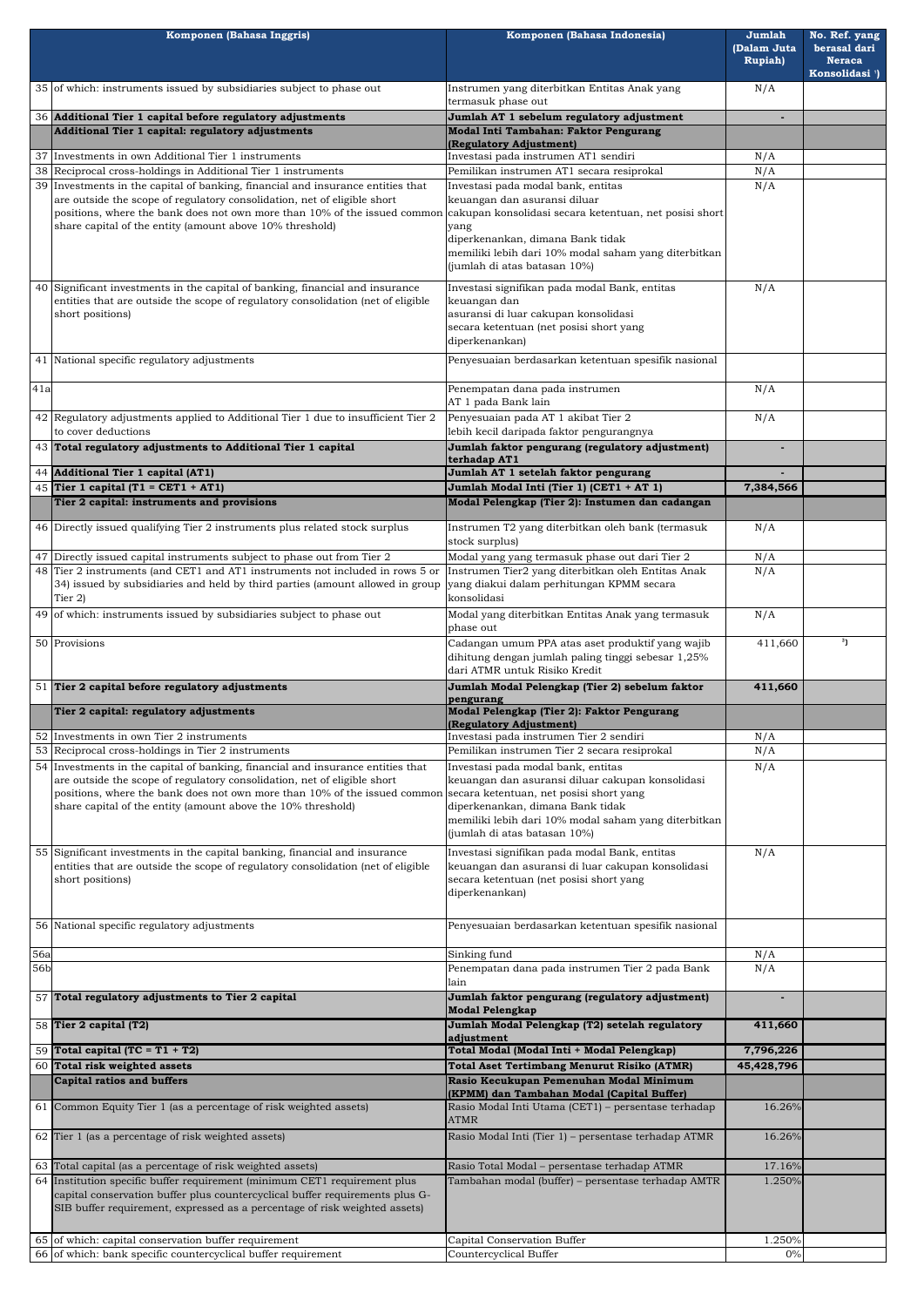| Komponen (Bahasa Inggris) |                                                                                                                                                    | Komponen (Bahasa Indonesia)                                                                                                                                                                               | Jumlah<br>(Dalam Juta<br><b>Rupiah</b> ) | No. Ref. yang<br>berasal dari<br><b>Neraca</b><br>Konsolidasi <sup>1</sup> ) |
|---------------------------|----------------------------------------------------------------------------------------------------------------------------------------------------|-----------------------------------------------------------------------------------------------------------------------------------------------------------------------------------------------------------|------------------------------------------|------------------------------------------------------------------------------|
|                           | $67$ of which: G-SIB buffer requirement                                                                                                            | Capital Surcharge untuk D-SIB                                                                                                                                                                             | 0%<br>12.12%                             |                                                                              |
|                           | 68 Common Equity Tier 1 available to meet buffers (as a percentage of risk<br>weighted assets)                                                     | Untuk bank umum konvensional: Modal Inti Utama<br>(CET yang tersedia untuk memenuhi Tambahan<br>Modal (Buffer) persentase terhadap<br><b>ATMR</b>                                                         |                                          |                                                                              |
|                           |                                                                                                                                                    | Untuk kantor cabang dari Bank yang<br>berkedudukan di luar negeri: Bagian Dana Usaha<br>yang ditempatkan dalam<br>CEMA (diungkapkan sebagai persentase dari ATMR)<br>yang tersedia untuk memenuhi Buffer. |                                          |                                                                              |
|                           | National minima (if different from Basel 3)                                                                                                        | National minima (jika berbeda dari Basel 3)                                                                                                                                                               |                                          |                                                                              |
|                           | 69 National Common Equity Tier 1 minimum ratio (if different from Basel 3<br>minimum)                                                              | Rasio minimal CET 1 nasional (jika berbeda dengan<br>Basel 3)                                                                                                                                             | N/A                                      |                                                                              |
|                           | 70 National Tier 1 minimum ratio (if different from Basel 3 minimum)                                                                               | Rasio minimal Tier 1 nasional (jika berbeda dengan<br>Basel 3)                                                                                                                                            | N/A                                      |                                                                              |
|                           | 71 National total capital minimum ratio (if different from Basel 3 minimum)                                                                        | Rasio minimal total modal nasional (jika berbeda<br>dengan Basel 3)                                                                                                                                       | N/A                                      |                                                                              |
|                           | Amounts below the thresholds for deduction (before risk weighting)                                                                                 | Jumlah di bawah batasan pengurangan (sebelum<br>pembobotan risiko)                                                                                                                                        | N/A                                      |                                                                              |
|                           | 72 Non-significant investments in the capital of other financials                                                                                  | Investasi non-signifikan pada modal entitas keuangan<br>lain                                                                                                                                              |                                          |                                                                              |
|                           | 73 Significant investments in the common stock of financials                                                                                       | Investasi signifikan pada saham biasa entitas<br>keuangan                                                                                                                                                 | N/A                                      |                                                                              |
|                           | 74 Mortgage servicing rights (net of related tax liability)                                                                                        | Mortgage servicing rights (net dari kewajiban pajak)                                                                                                                                                      | N/A                                      |                                                                              |
|                           | 75 Deferred tax assets arising from temporary differences (net of related tax<br>liability)                                                        | Aset pajak tangguhan yang berasal dari perbedaan<br>temporer (net dari kewajiban pajak)                                                                                                                   | N/A                                      |                                                                              |
|                           | Applicable caps on the inclusion of provisions in Tier 2                                                                                           | Cap yang dikenakan untuk provisi pada Tier 2                                                                                                                                                              |                                          |                                                                              |
|                           | 76 Provisions eligible for inclusion in Tier 2 in respect of exposures subject to<br>standardised approach (prior to application of cap)           | Provisi yang dapat diakui sebagai Tier 2 sesuai<br>dengan eksposur<br>berdasarkan pendekatan standar<br>(sebelum dikenakan cap)                                                                           | N/A                                      |                                                                              |
|                           | 77 Cap on inclusion of provisions in Tier 2 under standardised approach                                                                            | Cap atas provisi yang diakui sebagai Tier 2<br>berdasarkan pendekatan standar                                                                                                                             | N/A                                      |                                                                              |
|                           | 78 Provisions eligible for inclusion in Tier 2 in respect of exposures subject to<br>internal ratings-based approach (prior to application of cap) | Provisi yang dapat diakui sebagai Tier 2 sesuai<br>dengan eksposur<br>berdasarkan pendekatan IRB<br>(sebelum dikenakan cap)                                                                               | N/A                                      |                                                                              |
|                           | 79 Cap for inclusion of provisions in Tier 2 under internal ratings- based<br>approach                                                             | Cap atas provisi yang diakui sebagai Tier 2<br>berdasarkan pendekatan IRB                                                                                                                                 | N/A                                      |                                                                              |
|                           | Capital instruments subject to phase-out arrangements (only applicable<br>between 1 Jan 2018 and 1 Jan 2022)                                       | <b>Instrumen Modal yang termasuk</b><br>phase out (hanya berlaku antara 1 Jan 2018 s.d. 1<br><b>Jan 2022)</b>                                                                                             |                                          |                                                                              |
|                           | 80 Current cap on CET1 instruments subject to phase out arrangements                                                                               | Cap pada CET 1 yang temasuk phase out                                                                                                                                                                     | N/A                                      |                                                                              |
|                           | 81 Amount excluded from CET1 due to cap (excess over cap after redemptions<br>and maturities)                                                      | Jumlah yang dikecualikan dari<br>CET1 karena adanya cap (kelebihan di atas cap<br>setelah redemptions dan<br>maturities)                                                                                  | N/A                                      |                                                                              |
|                           | 82 Current cap on AT1 instruments subject to phase out arrangements                                                                                | Cap pada AT1 yang temasuk phase out                                                                                                                                                                       | N/A                                      |                                                                              |
|                           | 83 Amount excluded from AT1 due to cap (excess over cap after redemptions<br>and<br>maturities)                                                    | Jumlah yang dikecualikan dari AT1 karena adanya<br>cap (kelebihan di atas cap setelah redemptions dan<br>maturities)                                                                                      | N/A                                      |                                                                              |
|                           | 84 Current cap on T2 instruments subject to phase out arrangements                                                                                 | Cap pada Tier2 yang temasuk phase out                                                                                                                                                                     | N/A                                      |                                                                              |
|                           | 85 Amount excluded from T2 due to cap (excess over cap after redemptions and<br>maturities)                                                        | Jumlah yang dikecualikan dari<br>Tier2 karena adanya cap (kelebihan di atas cap<br>setelah redemptions dan<br>maturities)                                                                                 | N/A                                      |                                                                              |

') Diisi oleh Bank berdasarkan hasil rekonsiliasi antara komponen permodalan sesuai Format Standar Pengungkapan Perhitungan Permodalan dengan pos-pos yang sama dalam Neraca yang dipublikasikan (hanya ditampilkan jika terdapat rekonsiliasi sebagaimana pada Bagian 2)

**³**) 1,25% dari ATMR untuk Risiko Kredit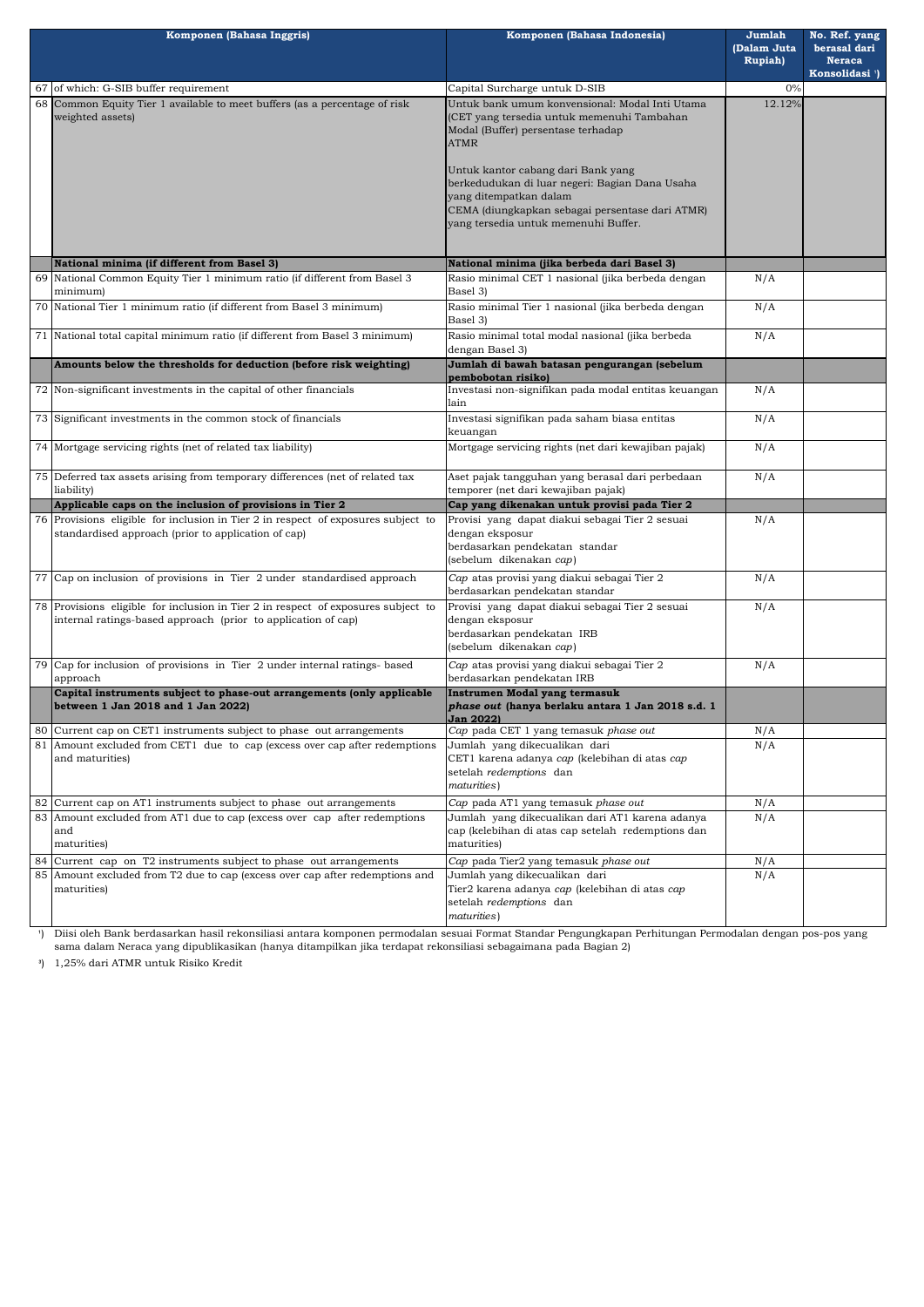## **Rekonsiliasi Permodalan**

| No.         | Pos-pos                                                                            | <b>Neraca Publikasi</b>                           | No.       |
|-------------|------------------------------------------------------------------------------------|---------------------------------------------------|-----------|
|             |                                                                                    | Posisi 30 September 2017<br>(Dalam Jutaan Rupiah) | Referensi |
| <b>ASET</b> |                                                                                    |                                                   |           |
| 1.          | Kas                                                                                | 143,383                                           |           |
| 2.          | Penempatan pada Bank Indonesia                                                     | 5,647,840                                         |           |
| 3.          | Penempatan pada bank lain                                                          | 2,663,067                                         |           |
| 4.          | Tagihan spot dan derivatif                                                         | 1,204,630                                         |           |
| 5.          | Surat berharga                                                                     |                                                   |           |
|             | a. Diukur pada nilai wajar melalui laporan laba/rugi                               | 2,075,951                                         |           |
|             | b. Tersedia untuk dijual                                                           | 11,181,256                                        |           |
|             | c. Dimiliki hingga jatuh tempo                                                     | 1,201,865                                         |           |
|             | d. Pinjaman yang diberikan dan piutang                                             | 362,102                                           |           |
| 6.          | Surat berharga yang dijual dengan janji dibeli kembali (repo)                      |                                                   |           |
| $\bf 7.$    | Tagihan atas surat berharga yang dibeli dengan janji dijual kembali (reverse repo) | 7,304,503                                         |           |
| 8.          | Tagihan akseptasi                                                                  | 3,754,599                                         |           |
| 9.          | Kredit                                                                             |                                                   |           |
|             | a. Diukur pada nilai wajar melalui laporan laba/rugi                               |                                                   |           |
|             | b. Tersedia untuk dijual                                                           |                                                   |           |
|             | c. Dimiliki hingga jatuh tempo                                                     |                                                   |           |
|             | d. Pinjaman yang diberikan dan piutang<br>Pembiayaan syariah                       | 25,937,037                                        |           |
| 10.         | Penyertaan                                                                         |                                                   |           |
| 11.         |                                                                                    |                                                   |           |
| 12.         | Cadangan kerugian penurunan nilai aset keuangan -/-<br>a. Surat berharga           |                                                   |           |
|             | b. Kredit                                                                          | (785)<br>(1,480,038)                              |           |
|             |                                                                                    | (10, 486)                                         |           |
| 13.         | c. Lainnya<br>Aset tidak berwujud                                                  | 137,872                                           | d         |
|             | Akumulasi amortisasi aset tidak berwujud -/-                                       | (103, 192)                                        | d         |
| 14.         | Aset tetap dan inventaris                                                          | 208,835                                           |           |
|             | Akumulasi penyusutan aset tetap dan inventaris -/-                                 | (157, 182)                                        |           |
| 15.         | Aset non produktif                                                                 |                                                   |           |
|             | a. Properti terbengkalai                                                           |                                                   |           |
|             | b. Aset yang diambil alih                                                          |                                                   |           |
|             | c. Rekening tunda                                                                  |                                                   |           |
|             | d. Aset antar kantor                                                               |                                                   |           |
|             | i. Melakukan kegiatan operasional di Indonesia                                     |                                                   |           |
|             | ii. Melakukan kegiatan operasional di luar Indonesia                               | 845,830                                           |           |
| 16.         | Cadangan kerugian penurunan nilai dari aset non keuangan -/-                       |                                                   |           |
| 17.         | Sewa pembiayaan                                                                    |                                                   |           |
| 18.         | Aset pajak tangguhan                                                               | 648,383                                           | e         |
| 19.         | Aset lainnya                                                                       | 1,392,923                                         |           |
|             | <b>TOTAL ASET</b>                                                                  | 62,958,393                                        |           |
|             | <b>LIABILITAS DAN EKUITAS</b>                                                      |                                                   |           |
|             | <b>LIABILITAS</b>                                                                  |                                                   |           |
| 1.          | Giro                                                                               | 16,973,084                                        |           |
| 2.          | Tabungan                                                                           | 5,422,896                                         |           |
| 3.          | Simpanan berjangka                                                                 | 6,969,770                                         |           |
| 4.          | Dana investasi revenue sharing                                                     |                                                   |           |
| 5.          | Pinjaman dari Bank Indonesia                                                       |                                                   |           |
| 6.          | Pinjaman dari bank lain                                                            | 9,392,041                                         |           |
| 7.          | Liabilitas spot dan derivatif                                                      | 1,343,829                                         |           |
| 8.          | Utang atas surat berharga yang dijual dengan janji dibeli kembali (repo)           |                                                   |           |
| 9.          | Utang akseptasi                                                                    | 2,783,193                                         |           |
| 10.         | Surat berharga yang diterbitkan                                                    |                                                   |           |
| 11.         | Pinjaman yang diterima                                                             |                                                   |           |
| 12.         | Setoran jaminan                                                                    | 135                                               |           |
| 13.         | Liabilitas antar kantor                                                            |                                                   |           |
|             | a. Melakukan kegiatan operasional di Indonesia                                     |                                                   |           |
|             | b. Melakukan kegiatan operasional di luar Indonesia                                |                                                   |           |
|             | Dana usaha                                                                         | 7,255,388                                         | a         |
|             | Kegiatan operasional di luar Indonesia lainnya                                     | 10,470,261                                        |           |
| 14.         | Liabilitas pajak tangguhan                                                         |                                                   |           |
| 15.         | Liabilitas lainnya                                                                 | 1,531,158                                         |           |
| 16.         | Dana investasi profit sharing                                                      |                                                   |           |
|             | <b>TOTAL LIABILITAS</b>                                                            | 62,141,755                                        |           |
|             | <b>EKUITAS</b>                                                                     |                                                   |           |
| 17.         | Modal disetor                                                                      |                                                   |           |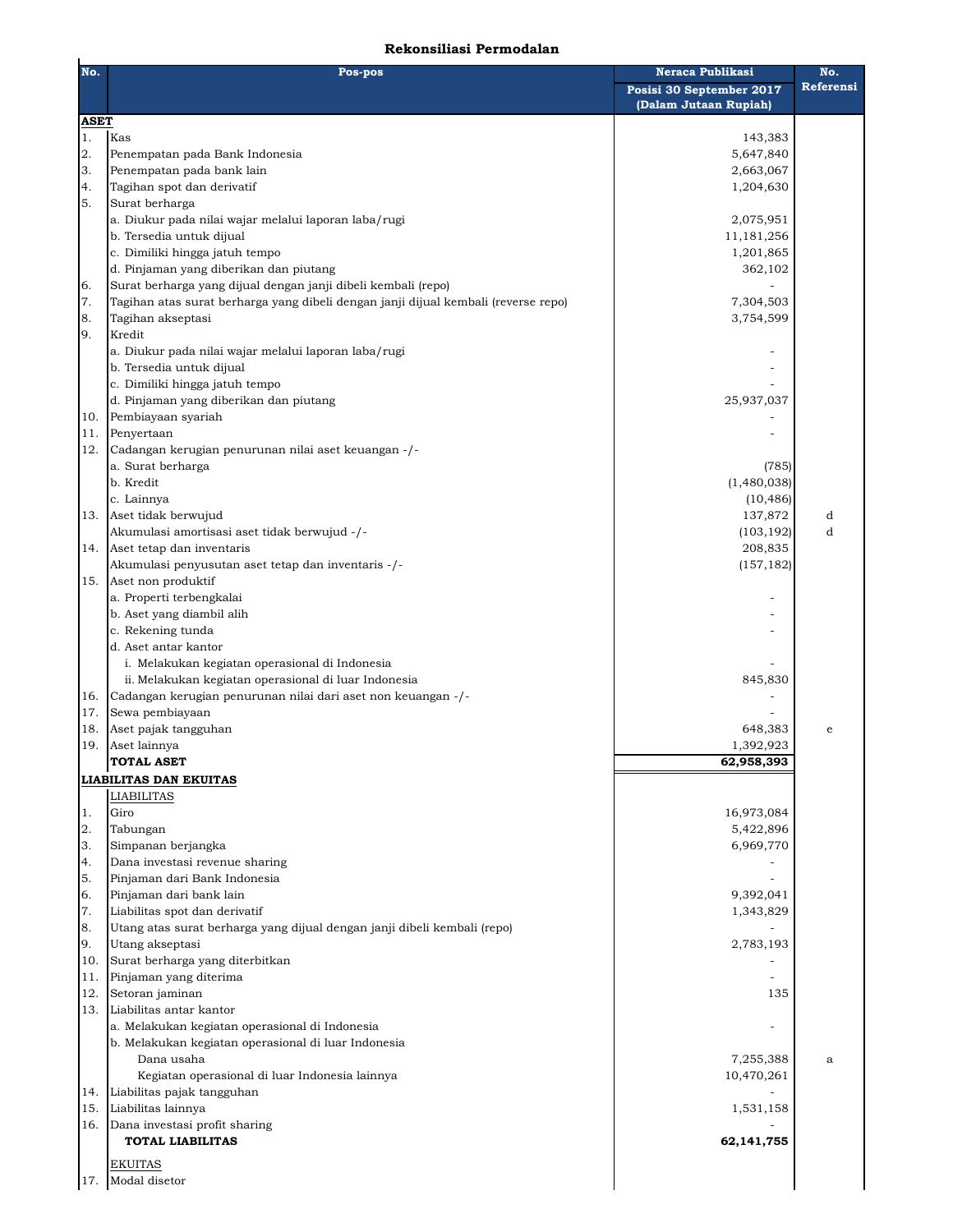| No. | Pos-pos                                                                             | <b>Neraca Publikasi</b>  | No.              |
|-----|-------------------------------------------------------------------------------------|--------------------------|------------------|
|     |                                                                                     | Posisi 30 September 2017 | <b>Referensi</b> |
|     |                                                                                     | (Dalam Jutaan Rupiah)    |                  |
|     | a. Modal dasar                                                                      | 867                      | a                |
|     | b. Modal yang belum disetor -/-                                                     |                          |                  |
|     | c. Saham yang dibeli kembali (treasury stock) -/-                                   |                          |                  |
| 18. | Tambahan modal disetor                                                              |                          |                  |
|     | a. Agio                                                                             |                          |                  |
|     | b. Disagio $-/-$                                                                    |                          |                  |
|     | c. Modal sumbangan                                                                  |                          |                  |
|     | d. Dana setoran modal                                                               |                          |                  |
|     | e. Lainnya                                                                          |                          |                  |
| 19. | Pendapatan (kerugian) komprehensif lainnya                                          |                          |                  |
|     | a. Penyesuaian akibat penjabaran laporan keuangan dalam mata uang asing             |                          |                  |
|     | b. Keuntungan (kerugian) dari perubahan nilai aset keuangan dalam kelompok          | 88,005                   | $\mathbf{C}$     |
|     | tersedia untuk dijual                                                               |                          |                  |
|     | c. Bagian efektif lindung nilai arus kas                                            |                          |                  |
|     | d. Keuntungan revaluasi aset tetap                                                  |                          |                  |
|     | e. Bagian pendapatan komprehensif lain dari entitas asosiasi                        |                          |                  |
|     | f. Keuntungan (kerugian) aktuarial program imbalan pasti                            | 15,470                   |                  |
|     | g. Pajak penghasilan terkait dengan penghasilan komprehensif lain                   | (43,939)                 |                  |
|     | h. Lainnya                                                                          |                          |                  |
| 20. | Selisih kuasi reorganisasi                                                          |                          |                  |
| 21. | Selisih restrukturisasi entitas sepengendali                                        |                          |                  |
| 22. | Ekuitas lainnya                                                                     |                          |                  |
| 23. | Cadangan                                                                            |                          |                  |
|     | a. Cadangan umum                                                                    |                          |                  |
|     | b. Cadangan tujuan                                                                  |                          |                  |
| 24. | Laba/rugi                                                                           |                          |                  |
|     | a. Tahun-tahun lalu                                                                 |                          |                  |
|     | Laba tahun lalu yang ditransfer ke kantor pusat                                     |                          |                  |
|     | Peningkatan/(penurunan) nilai wajar atas kewajiban keuangan                         | 31,715                   | b                |
|     | Laba (rugi) tahun lalu yang ditahan selain peningkatan/(penurunan) nilai wajar atas | 504,670                  | b                |
|     | kewajiban keuangan                                                                  |                          |                  |
|     |                                                                                     |                          |                  |
|     | b. Tahun berjalan                                                                   |                          |                  |
|     | Laba tahun berjalan yang ditransfer ke kantor pusat                                 |                          |                  |
|     | Peningkatan/(penurunan) nilai wajar atas kewajiban keuangan                         | 1,152                    | b                |
|     | Laba (rugi) tahun berjalan selain peningkatan/(penurunan) nilai wajar atas          | 218,698                  | b                |
|     | kewajiban keuangan                                                                  |                          |                  |
|     | TOTAL EKUITAS YANG DAPAT DIATRIBUSIKAN KEPADA PEMILIK                               | 816,638                  |                  |
| 25. | Kepentingan non pengendali                                                          |                          |                  |
|     | <b>TOTAL EKUITAS</b>                                                                | 816,638                  |                  |
|     | TOTAL LIABILITAS DAN EKUITAS                                                        | 62,958,393               |                  |